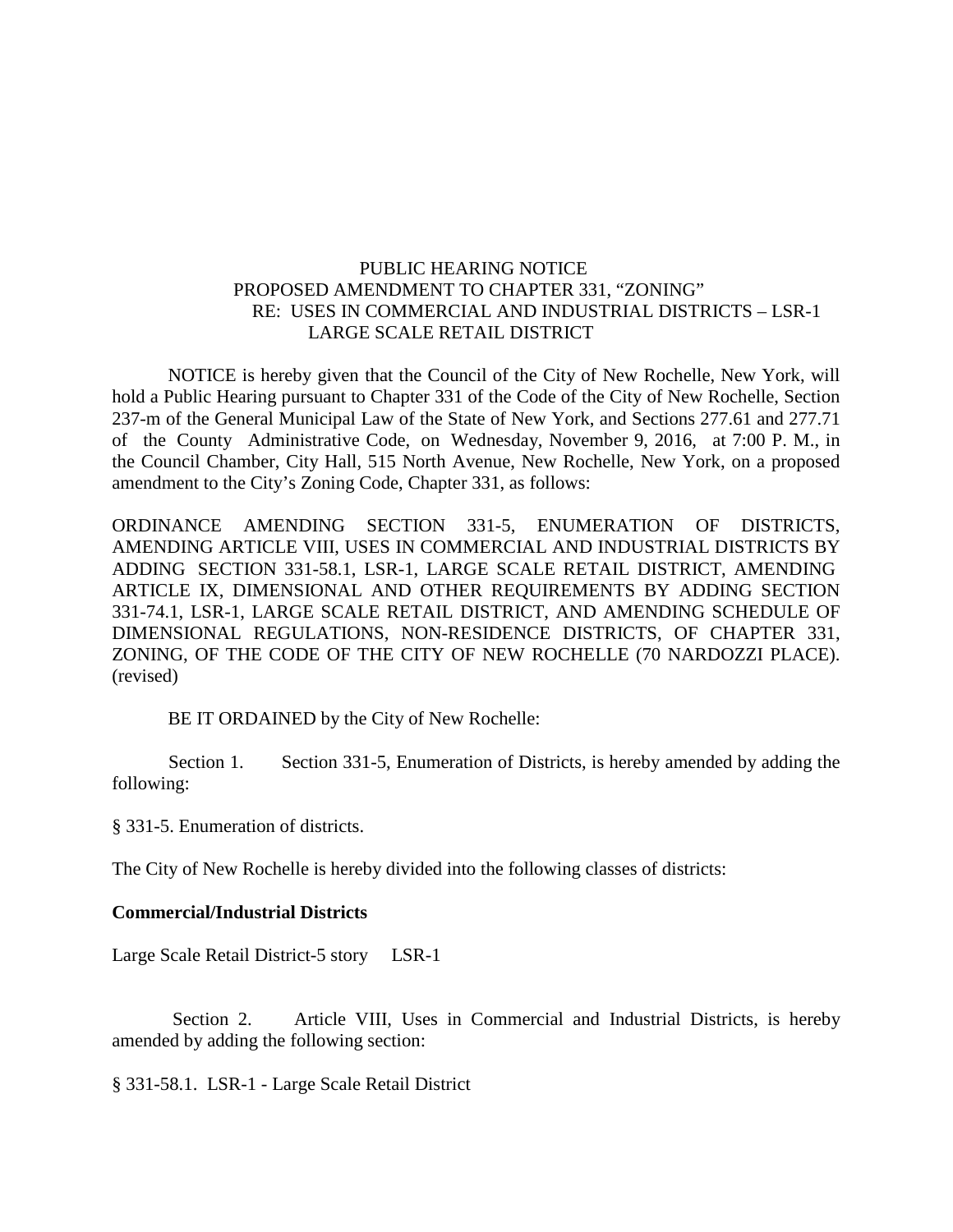- A. Permitted principal uses.
	- 1. Large scale retail facilities.

2. Stores and shops exclusively for sales at retail or the performance of customary personal services.

- 3. Business, professional, or governmental offices.
- 4. Houses of worship.
- 5. National brand retail establishment, including accessory fully enclosed storage, repair, servicing, and customizing or merchandise sold by the national brand retailer and other complementary accessory uses, which accessory uses shall not constitute more than 40% of the total gross floor area of the establishments.
- 6. Enclosed tennis, squash, handball and/or racquetball court facility.
- 7. Indoor wall or rock-climbing facility.
- 8. Restaurants and Carry-Out Restaurants.
- 9. Banks.
- 10. Health Clubs.
- 11. Self-Storage facilities.
- 12. Municipal facilities.
- 13. Outdoor storage of motor vehicles.
- 14. Motor vehicle dealership.
- B. Permitted accessory uses.

1. Uses and structures which are clearly incidental and customarily accessory to the permitted principal use on the lot on which they are located.

C. Uses allowed by special permit. (See Article [XII](http://www.ecode360.com/6731644#6731644) for body having jurisdiction to issue special permit.)

- 1. Greenhouses, nurseries, and arboretums as regulated by § [331-96.](http://www.ecode360.com/6731745#6731745)
- 2. Public utility uses as regulated by § [331-106.](http://www.ecode360.com/6732089#6732089)

3. Cellular antennas and associated facilities as regulated by § [331-99](http://www.ecode360.com/6731798#6731798) of this chapter.

- 4. Day-care centers, as regulated by § [331-113.6.](http://www.ecode360.com/6732229#6732229)
- 5. Cabarets accessory to a restaurant use as regulated by § [331-113.2.](http://www.ecode360.com/6732194#6732194)

 Section 3. Article IX, Dimensional and Other Requirements, is hereby amended by adding the following section: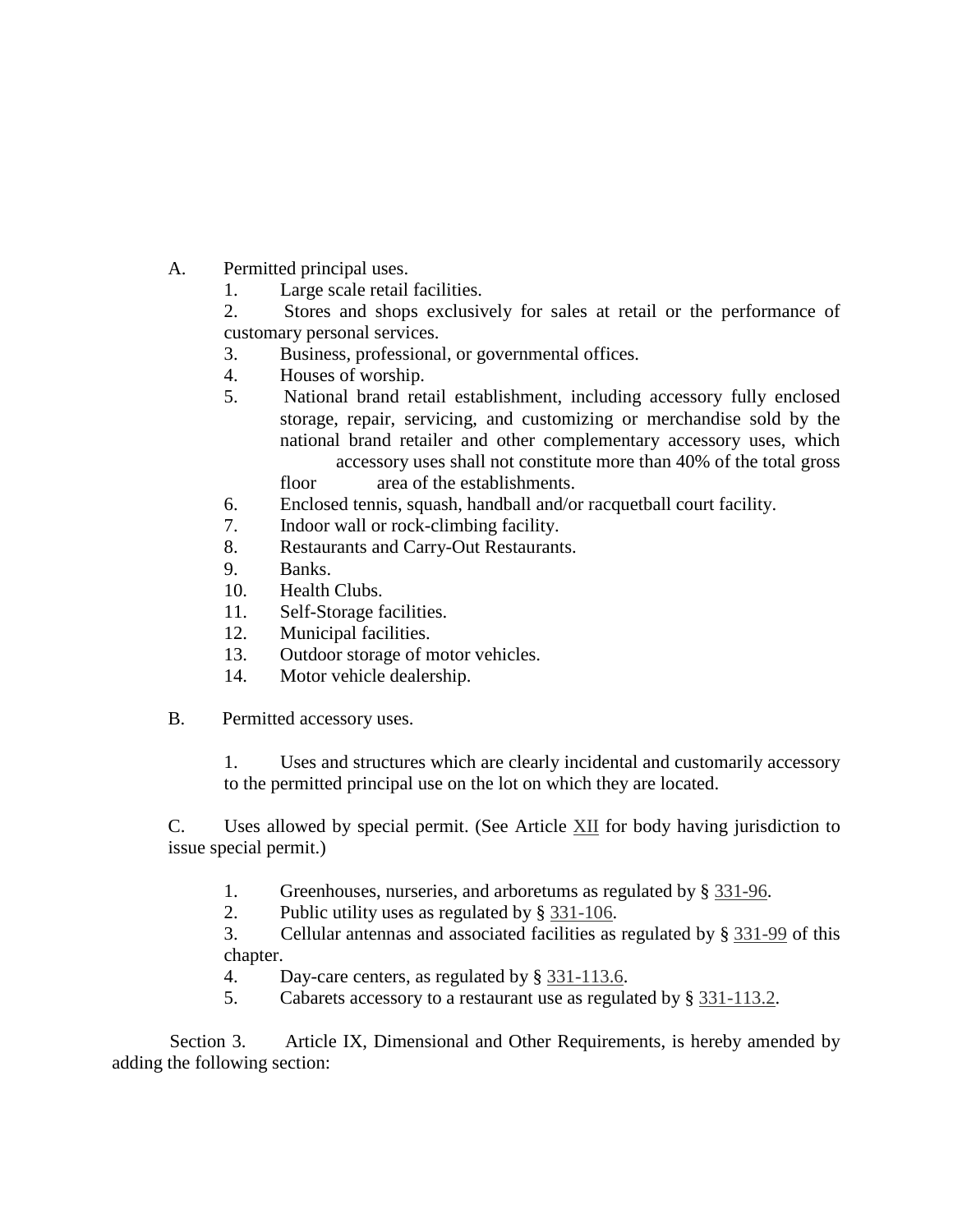## § 331-74.1. LSR-1 - Large Scale Retail District (1)

A. Dimensional requirements.

1. Maximum building height shall be 40 feet, in an urban renewal area, otherwise 50 feet, and 100 feet if the property is more than 200 feet from a residential use.

2. Maximum permitted floor area ration (FAR) shall be 1.0. FAR may be increased to 4.0 if the property is more than 200 feet from a residential use.

3. Maximum permitted lot coverage shall be 95% for all buildings and 100% for all impervious surfaces.

B. Signs in the LSR-1 District. Notwithstanding any provision of Chapter 270 of the City Code, in the LSR-1 District, signs for any permitted use in any building or group of buildings operated as a unified, single commercial development may be located on any lot within such unified, single commercial development, regardless of the ownership of such lots.

C. Parking in the LSR-1 District.

 The Planning Board may grant an application for shared parking if it determines that the peak demand for all uses is sufficiently distinct so that there will rarely be an overlap of parking demand.

 1. Notwithstanding any provision of this Chapter, in the LSR-1 District, where a building or group of buildings are operated as a unified, single commercial development, up to one-third of the required number of parking spaces for any use or uses on any lot on which the development is located may be provided on an adjacent lot on which the development is located, provided that total number of required parking spaces shall not be reduced thereby, regardless of the ownership of such lots. The continued availability of such parking spaces for the uses served shall be assured by a legal instrument, in form and substance satisfactory to the Corporation Counsel, which shall be recorded in the Westchester County Clerk's office.

 2. Parcels with two or more uses. Notwithstanding any provision of this Chapter, in the LSR-1 District, where it can be demonstrated to the satisfaction of the Planning Board that one or more uses in any building or group of buildings operated as a unified, single commercial development will be generating a demand for parking spaces primarily during